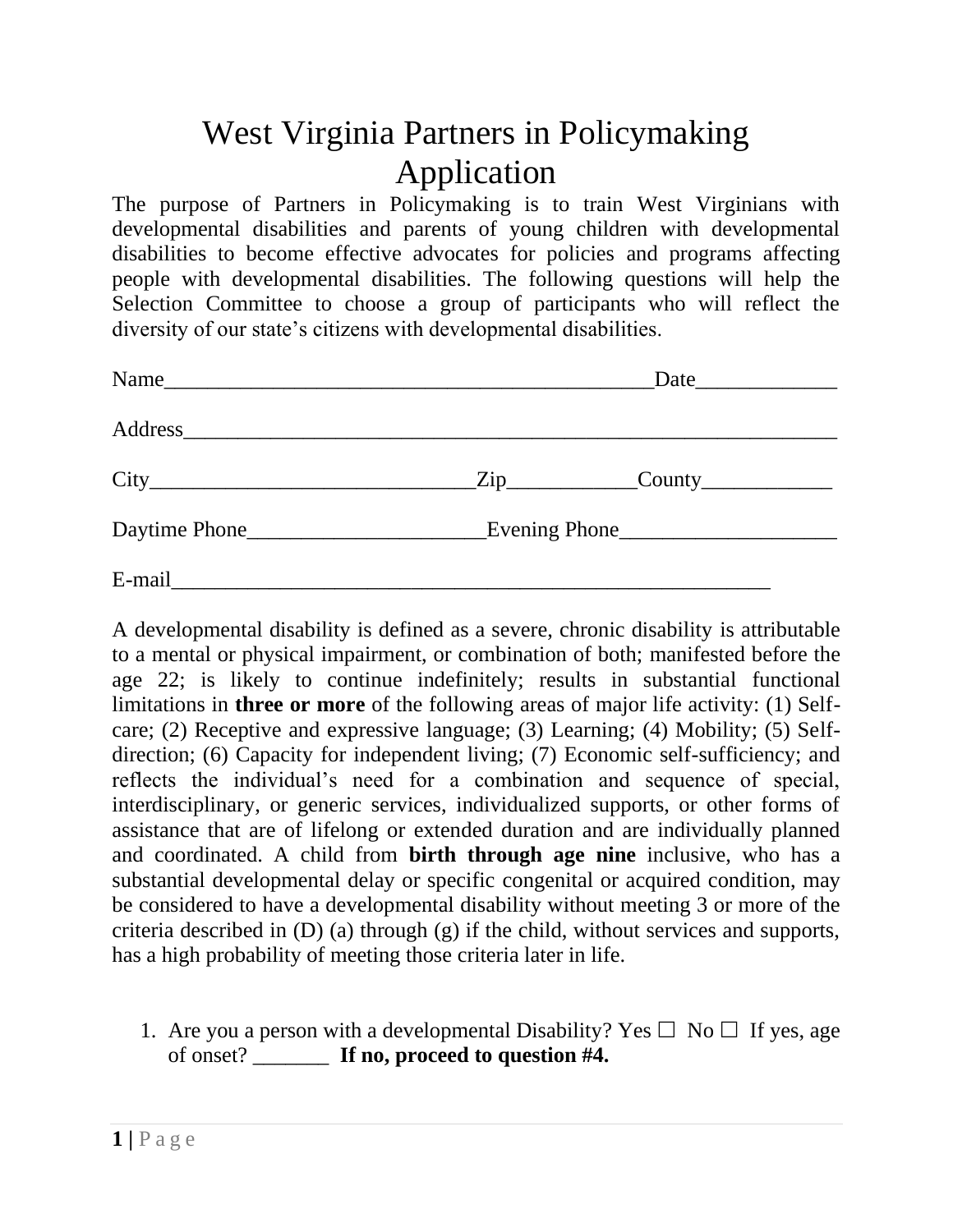|  |  |  |  |  | 2. Please provide information about how your disability affects your daily life: |  |
|--|--|--|--|--|----------------------------------------------------------------------------------|--|
|  |  |  |  |  |                                                                                  |  |

\_\_\_\_\_\_\_\_\_\_\_\_\_\_\_\_\_\_\_\_\_\_\_\_\_\_\_\_\_\_\_\_\_\_\_\_\_\_\_\_\_\_\_\_\_\_\_\_\_\_\_\_\_\_\_\_\_\_\_\_\_

\_\_\_\_\_\_\_\_\_\_\_\_\_\_\_\_\_\_\_\_\_\_\_\_\_\_\_\_\_\_\_\_\_\_\_\_\_\_\_\_\_\_\_\_\_\_\_\_\_\_\_\_\_\_\_\_\_\_\_\_

| 3. What kinds of supports, services, or technology services/devices do you use |  |  |  |
|--------------------------------------------------------------------------------|--|--|--|
| or do you receive?                                                             |  |  |  |

\_\_\_\_\_\_\_\_\_\_\_\_\_\_\_\_\_\_\_\_\_\_\_\_\_\_\_\_\_\_\_\_\_\_\_\_\_\_\_\_\_\_\_\_\_\_\_\_\_\_\_\_\_\_\_\_\_\_\_\_\_

- 4. Are you a parent/guardian of a child with a developmental disability?  $Yes \Box No \Box$  (If no proceed to question # 10). Age of onset? Current age of son/daughter?
- 5. Please specify by child his/her disability and provide information about how their disability affects his/her daily life and that of your family. \_\_\_\_\_\_\_\_

\_\_\_\_\_\_\_\_\_\_\_\_\_\_\_\_\_\_\_\_\_\_\_\_\_\_\_\_\_\_\_\_\_\_\_\_\_\_\_\_\_\_\_\_\_\_\_\_\_\_\_\_\_\_\_\_\_\_\_

\_\_\_\_\_\_\_\_\_\_\_\_\_\_\_\_\_\_\_\_\_\_\_\_\_\_\_\_\_\_\_\_\_\_\_\_\_\_\_\_\_\_\_\_\_\_\_\_\_\_\_\_\_\_\_\_\_\_\_

- 6. Is your son/daughter receiving special education or 504 services?  $Yes \Box No \Box$
- 7. Does your son/daughter live at home? Yes  $\Box$  No  $\Box$
- 8. What non-school services are you or your child currently receiving (birth to three, employment, respite, case management, personal assistance service, waiver, etc.)? \_\_\_\_\_\_\_\_\_\_\_\_\_\_\_\_\_\_\_\_\_\_\_\_\_\_\_\_\_\_\_\_\_\_\_\_\_\_\_\_\_\_\_\_\_\_\_\_

\_\_\_\_\_\_\_\_\_\_\_\_\_\_\_\_\_\_\_\_\_\_\_\_\_\_\_\_\_\_\_\_\_\_\_\_\_\_\_\_\_\_\_\_\_\_\_\_\_\_\_\_\_\_\_\_\_\_\_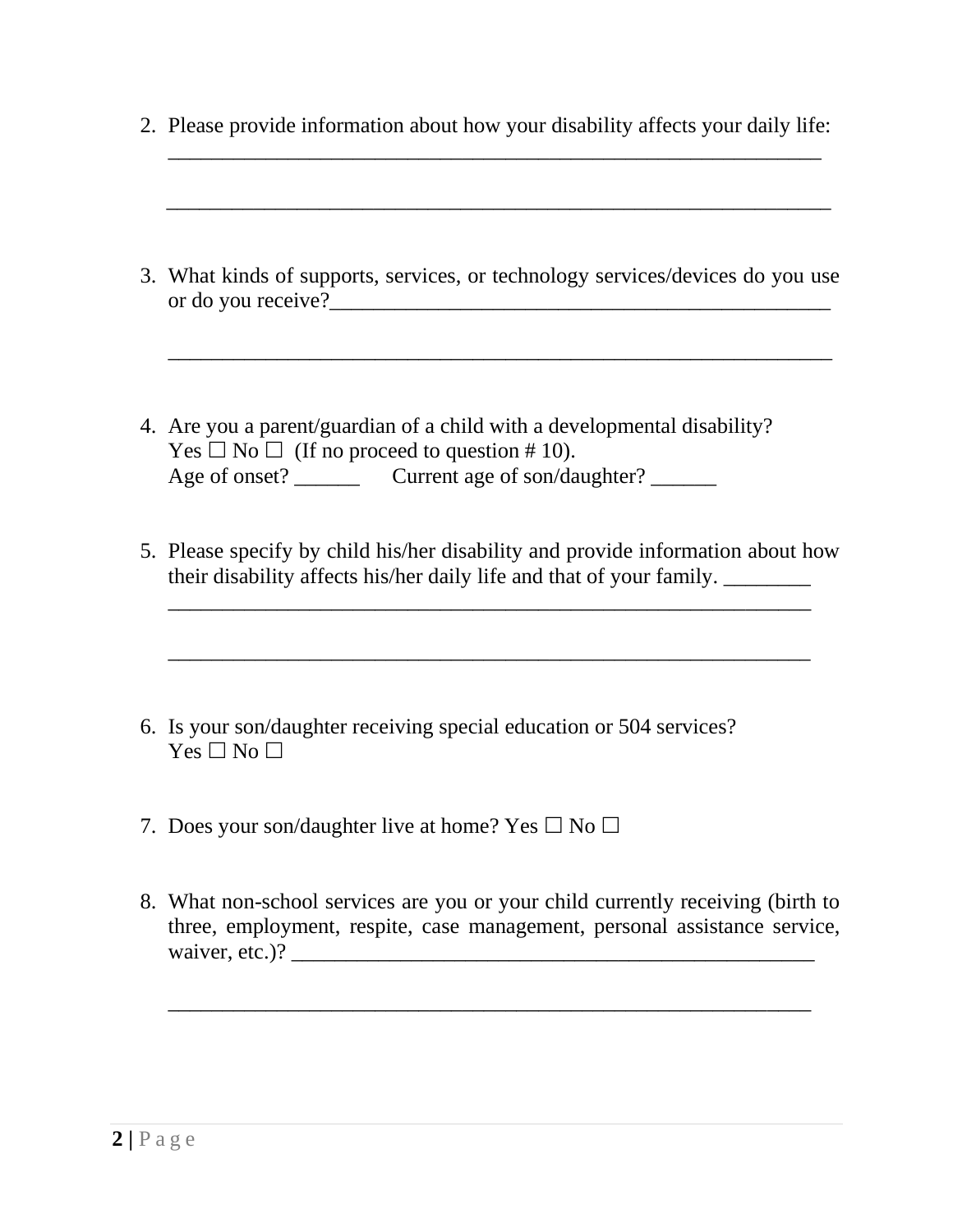9. Identify one or two specific problems or issues that are of greatest concern to you. \_\_\_\_\_\_\_\_\_\_\_\_\_\_\_\_\_\_\_\_\_\_\_\_\_\_\_\_\_\_\_\_\_\_\_\_\_\_\_\_\_\_\_\_\_\_\_\_\_\_\_\_\_\_\_\_

\_\_\_\_\_\_\_\_\_\_\_\_\_\_\_\_\_\_\_\_\_\_\_\_\_\_\_\_\_\_\_\_\_\_\_\_\_\_\_\_\_\_\_\_\_\_\_\_\_\_\_\_\_\_\_\_\_\_\_\_\_

Partners in Policymaking sessions are held on Friday and Saturday each month beginning in September and running through April. Sessions will be held by a virtual platform with the possibility that later in the program that there may be an in-person option available.

10.Do you have internet capacity to participate? Yes  $\Box$  No  $\Box$ 

- 11.Will you make a commitment to attend the eight 2-day sessions?  $Yes \Box No \Box$
- 12.Will you make a commitment to complete homework assignments between sessions? Yes  $\neg$  No  $\neg$
- 13.Please list any membership in advocacy organizations and indicate any office held. (Membership in organizations is not a requirement.) \_\_\_\_\_\_\_\_\_

\_\_\_\_\_\_\_\_\_\_\_\_\_\_\_\_\_\_\_\_\_\_\_\_\_\_\_\_\_\_\_\_\_\_\_\_\_\_\_\_\_\_\_\_\_\_\_\_\_\_\_\_\_\_\_\_\_\_\_\_\_

\_\_\_\_\_\_\_\_\_\_\_\_\_\_\_\_\_\_\_\_\_\_\_\_\_\_\_\_\_\_\_\_\_\_\_\_\_\_\_\_\_\_\_\_\_\_\_\_\_\_\_\_\_\_\_\_\_\_\_\_\_

14.What would make life better for you or your family member with a disability? \_\_\_\_\_\_\_\_\_\_\_\_\_\_\_\_\_\_\_\_\_\_\_\_\_\_\_\_\_\_\_\_\_\_\_\_\_\_\_\_\_\_\_\_\_\_\_\_\_\_\_\_

\_\_\_\_\_\_\_\_\_\_\_\_\_\_\_\_\_\_\_\_\_\_\_\_\_\_\_\_\_\_\_\_\_\_\_\_\_\_\_\_\_\_\_\_\_\_\_\_\_\_\_\_\_\_\_\_\_\_\_\_\_

\_\_\_\_\_\_\_\_\_\_\_\_\_\_\_\_\_\_\_\_\_\_\_\_\_\_\_\_\_\_\_\_\_\_\_\_\_\_\_\_\_\_\_\_\_\_\_\_\_\_\_\_\_\_\_\_\_\_\_\_\_